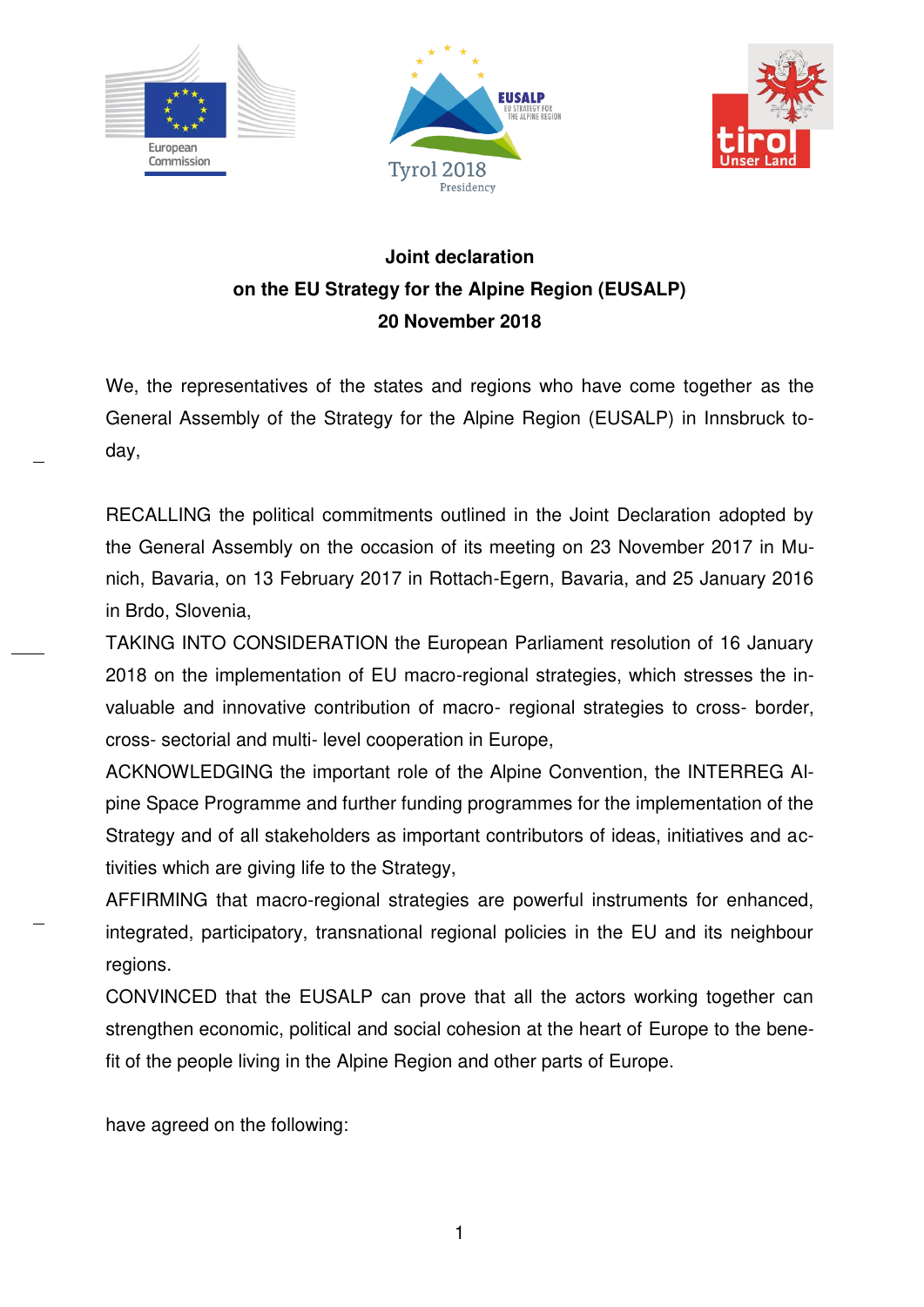#### *Political framework*

- 1. We welcome the progress achieved to date in the implementation of the Strategy and its Action Plan at all levels, particularly in the Action Groups, as evidenced in the 2nd Report on the implementation of the EU-Strategy for the Alpine Region of the Action Groups presented to the Executive Board of the Strategy. We thank the Slovenian and the Bavarian presidencies for giving impetus to implementation and the Action Groups for their continuous work towards realizing the aims of EUSALP. We ask all involved actors to continue their efforts to implement the Strategy to the best of their abilities.
- 2. We expressly welcome the activities of the Tyrolian presidency 2018 that have been undertaken in cooperation with the partner States and Regions of the EUSALP and thank the Tyrol for its efforts. In doing so, we take note of the declaration "Sustainable Land Use and Soil Protection – Joining Forces for Nature, People and the Economy", which has been supported by many political representatives of the States and Regions of the Strategy responsible for the topic.
- 3. We support the procedural steps developed by the Executive Board in order to elaborate the list of implementation priorities in an inclusive way. To ensure political ownership for the implementation of the Strategy, we hereby endorse the list of implementation priorities from the Action Group Work Plans for the year 2019 as laid down in the Annex of this declaration.
- 4. We acknowledge the strengthened role of Macro-regional Strategies in the draft legislative framework for cohesion policy after 2020 as presented by the European Commission in May 2018.
- 5. We are convinced that making best use of the future EU funding programmes 2021-2027 is highly important for implementing EUSALP priorities. To that purpose we underline as crucial to join forces of EUSALP with programme actors in preparation and implementation of programmes by supporting the identification of potential fields of interventions and by further developing appropriate cooperation mechanisms. We ask the Executive Board to take an active role in this process.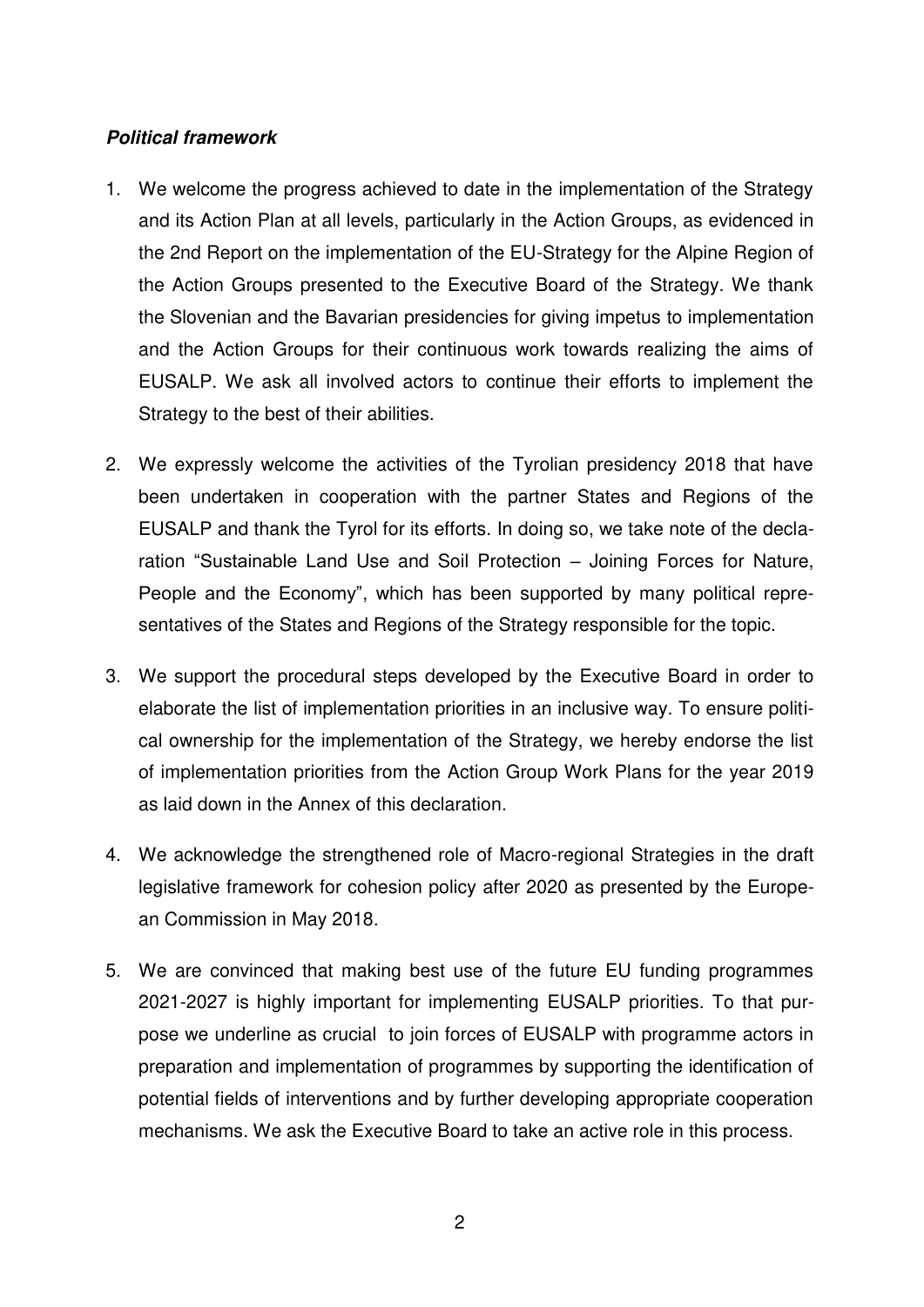- 6. We appreciate the close cooperation between EUSALP and the INTERREG Alpine Space Programme so far and encourage this to be enhanced.
- 7. We also foster the coordination and alignment of EU Programmes to the actions of the EUSALP. We call on the European Commission and the European Parliament to ensure that EU programmes consider EUSALP and support its implementation.
- 8. We express our satisfaction of the work carried out through the AlpGov project. Building on this experience, we encourage the Executive Board to carefully assess possible options to ensure support to the successful work of all Action Groups on a long-term perspective beyond 2022.
- 9. We reiterate our commitment to ensure that the remaining 2014-2020 ESI funds contribute to achieving also the EUSALP objectives in our States and Regions where appropriate.
- 10. We welcome the establishment of joint meetings between the Executive Board and the Action Group Leaders.

#### *Youth*

- 11. We commit ourselves to involving in particular young people in the activities of EUSALP and we acknowledge the important contribution that the youth can bring to EUSALP.
- 12. We recognise the first steps that already have been undertaken under the Bavarian and Tyrolean presidencies to exploit synergies with existing youth structures in the Alpine Region. In particular, we welcome the initiative youth.shaping.EUSALP, which was initiated by the Tyrolean presidency together with Switzerland and Liechtenstein and supported by CIPRA International and Alpine Town of the Year.
- 13. We emphasise the importance of preserving the Alpine region as a worthwhile place to live for future generations, in harmony with the environment. In this regard, we take note the 10-point plan on dual education, which was developed by Action Group 3.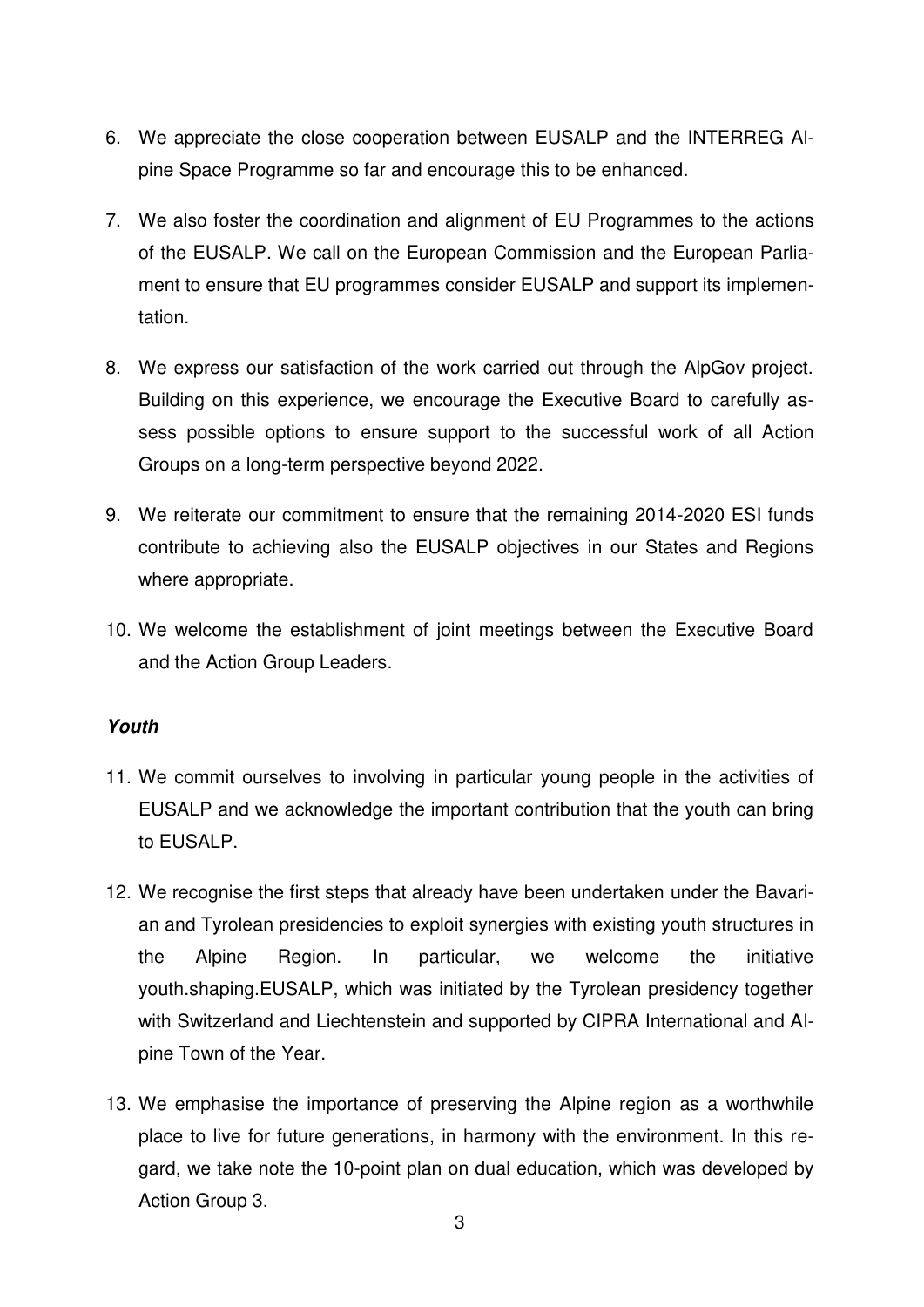14. We entrust the Executive Board on this basis with the development of a proposal on the best modalities to involve the youth in the work of EUSALP.

#### *Communication*

15. We acknowledge that the success of the strategy also depends on the ability to make its benefits known. Therefore, we commit to develop an attractive EUSALP narrative to illustrate the benefits of the Strategy to the citizens.

#### *Collaboration with partners*

- 16. We consider that further cooperation with Alpine networks can bring an added value to EUSALP. Therefore, we ask EUSALP to continue and enhance cooperation with other transnational bodies, Non-Governmental Organisations and Institutions and initiatives of the Alpine Region, such as the Alpine Convention and the Alpine Space Programme, with a view to further develop concrete actions in their specific thematic fields
- 17. We thank the European Commission for the continuing close cooperation with and the support of all participants involved in implementing the Strategy. We consider the European Commission an integral part of EUSALP, whose involvement creates tangible added value for the Strategy. We deem it indispensable that all concerned Directorate-Generals of the European Commission are involved in the implementation of the Strategy.
- 18. We thank the European Parliament for its continuously strong commitment to the implementation of the Strategy, as evidenced by financing the Alpine Region Preparatory Action Fund. We deem the Alpine Region Preparatory Action Fund essential to ensure an easy and low-level funding process of smaller projects, which can serve as an idea pool and a starting point for further projects.

#### *Presidency*

19. We are determined to pursue the political continuity of the EU Strategy for the Alpine Region and to actively implement the concept of the Trio presidency. In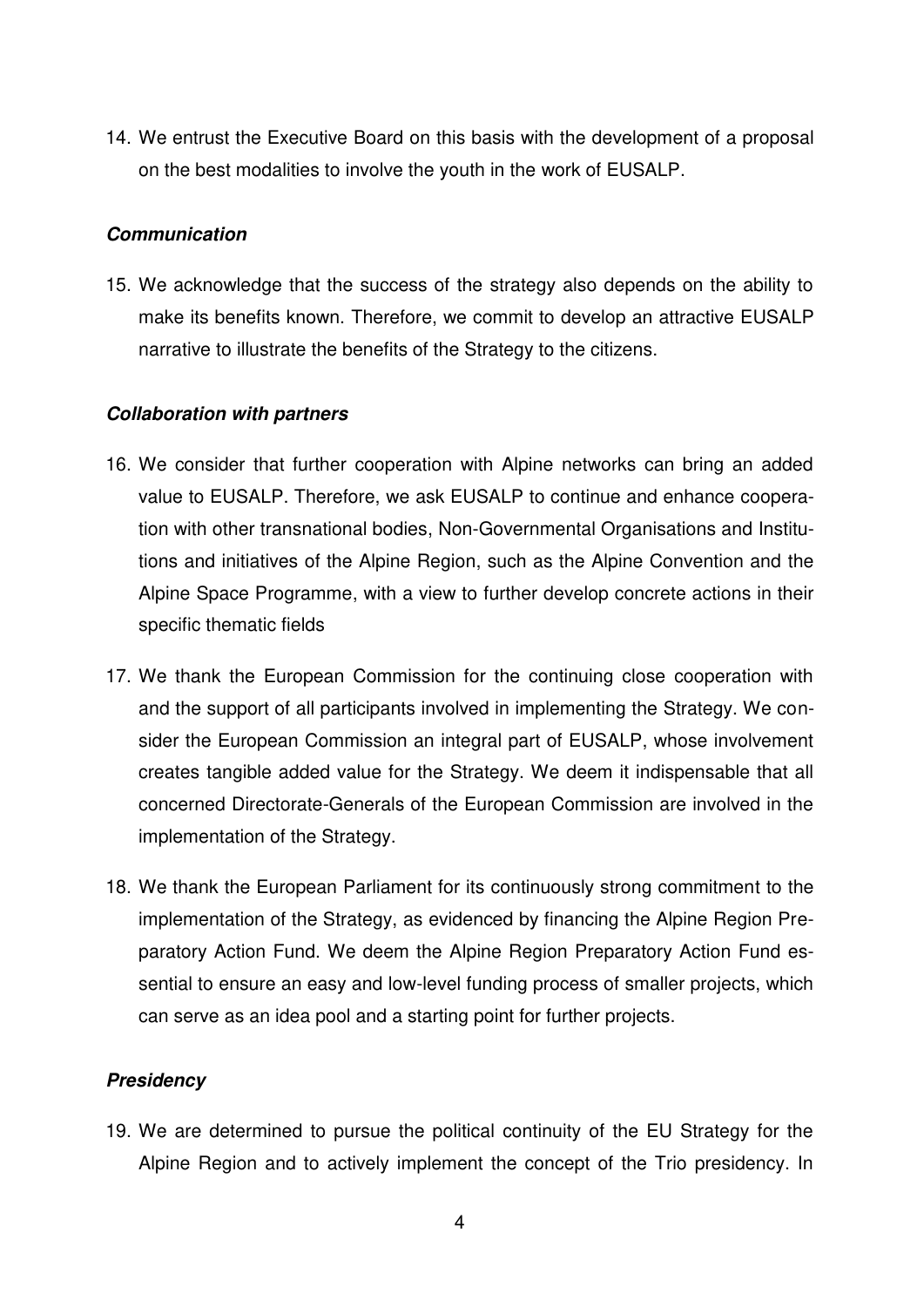this regard, a continuous exchange with the previous and subsequent EUSALP presidencies is of central importance.

- 20. We transfer the presidency 2019 to Italy and welcome that Italy intends to pursue the implementation priorities annexed to this declaration and to enhance them in the 2019 Programme in the framework of the leading theme "Green Economy" . We ask the Action Groups and the Executive Board of the Strategy to support and implement these initiatives within their respective area of competence to the best of their ability.
- 21. We entrust France with the presidency of the Strategy in 2020.
- 22. Building on the request to build a multi-annual perspective for the presidency of EUSALP in the Declaration of Munich, we invite interested states and regions from the EUSALP territory to already come up with a proposal at the next General Assembly in order to be entrusted with the presidency for 2021.

Annex: Evolving list of political priorities for the implementation of Objectives 1-3 of the EU Strategy for the Alpine Region

Adopted in Innsbruck, Austria, on 20 November 2018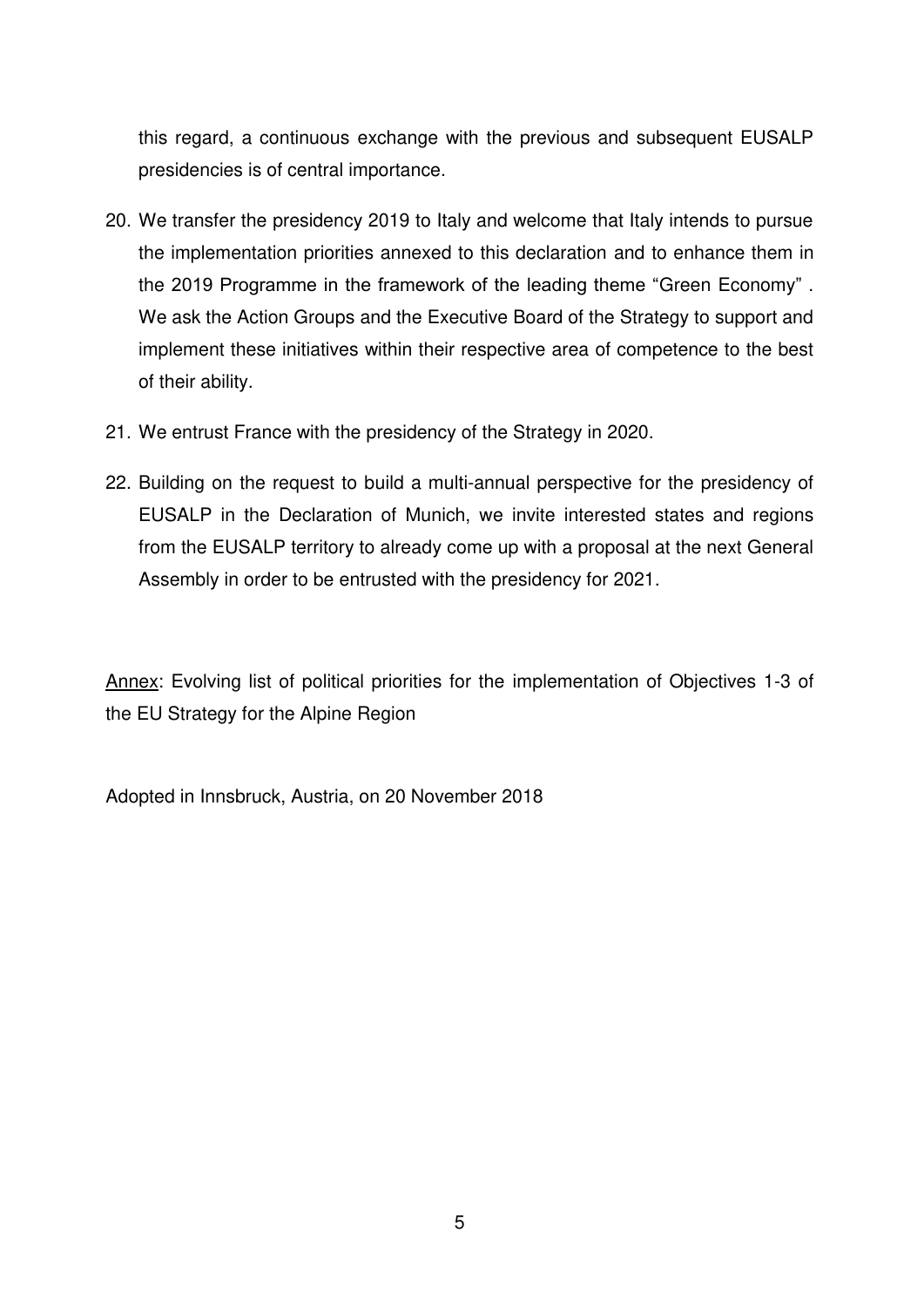## **List of implementation priorities of the EUSALP Action Groups**

# **Objective 1: Fair access to job opportunities, building on the high competitiveness of the Region**

Action 1:

- Establishing a transnational research and innovation network in the Alpine Region:
	- starting the process to develop a common Research and Innovation Agenda in the Alpine Region, also using the potential of Joint Programming
	- creating a macro-regional Innovation Ecosystem, starting from Open Innovation

### Action 2:

- Bioeconomy: Harmonized call in order to strengthen the transnational value chain
- Wooden constructions in the Alpine Region: to collect various initiatives and to insure coherence between wood projects in the Alpine space
- Health tourism in the Alpine Region

### Action 3:

 Establishing a transnational educational space in line with the goals of the new ERASMUS+ programme, both for an overall growth of competencies and knowledge and for dual professional training in the Alpine Region

### **Objective 2: Sustainable internal and external accessibility to all**

Action 4:

 Modal shift to sustainable modes of transport and developing an EUSALP travelinformation platform

### Action 5:

- Implementing the Smart-villages-approach in the Alpine Region
- Carrying out a feasibility study on a cross border digital backbone
- Analyzing the scope of cross border commuting in the entire Alpine Region, collecting good practices and implementing new approaches in selected areas